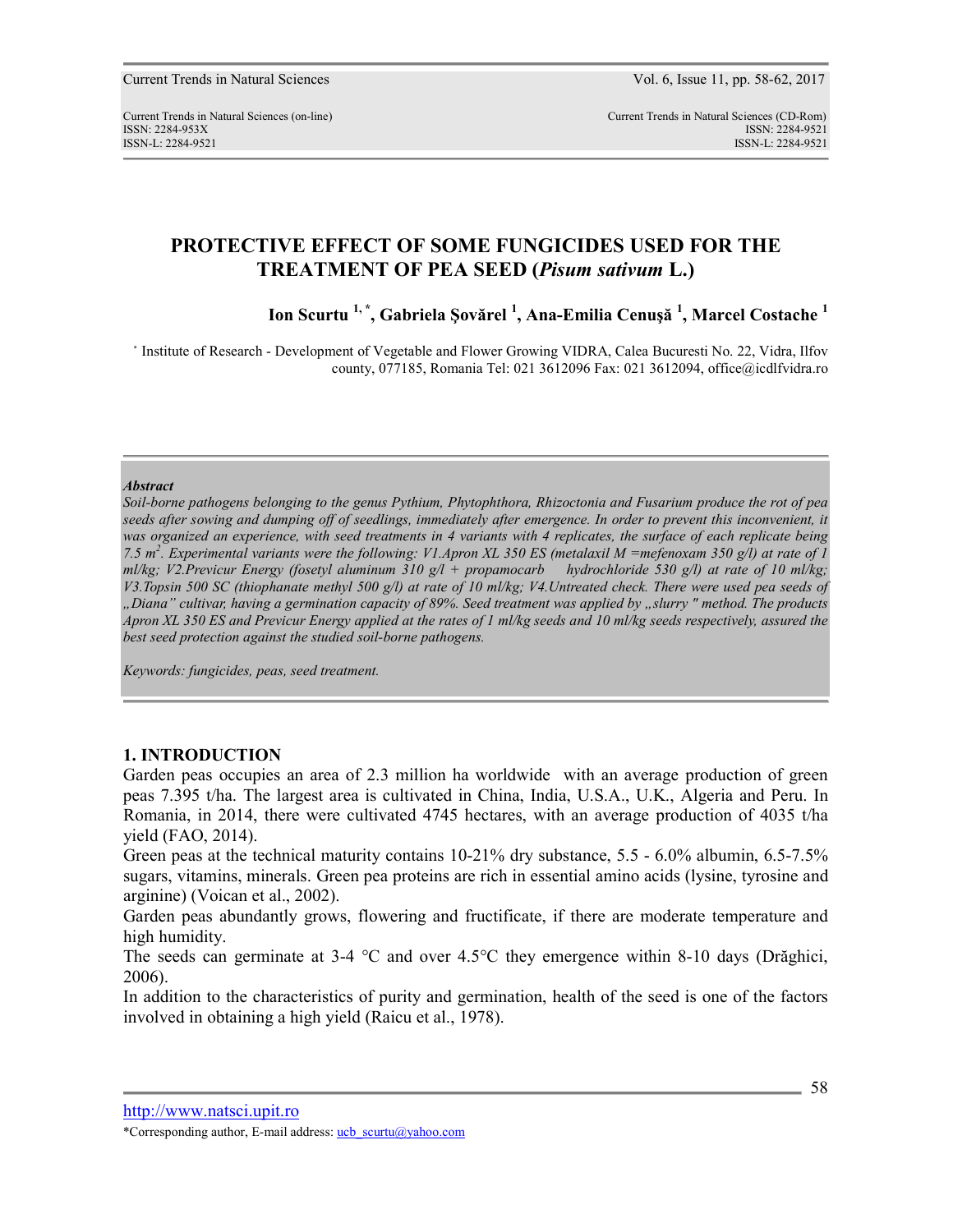ISSN-L: 2284-9521 ISSN-L: 2284-9521

Fungicides applied to the seeds are commonly used to prevent or stop the pathogens in culture production. The effect of fungal on development of pathogens depends on the specific fungicide and his interaction with pathogens ( Jin et al., 2013).

For control disease of seed pea, fungicides applied reduce dumping off of seedlings and improve seed production by applying them in the experimental field (Akhter et al., 2015).

Pathogens of the soil belonging to the genus *Pythium* sp., *Phytophthora* sp., *Rhizoctonia* sp. and *Fusarium* sp., rotting pea seeds after sowing and dumping off of seedlings soon after emergence, considerably reducing the density of the crop.

The research undertaken to ICDLF-Vidra aimed at the identification the best fungicides for seed treatment, in order to protect seeds and seedlings from attack by soil borne pathogens mentioned above.

 Variety of garden peas used for experimentation is Diana a romanian variety classified as demylate with a growing period of 55-60 days from germination to technologically maturity of grain.

By using chemical method for the disinfection of vegetable seed material can be obtained the release of all or part of the seed pathogens present on the outside of this (Dumitrescu et al., 1998).

Disinfection aims at preventing transmission of pathogens or installation of infections on seeds within the range from germination to spring up so as to prevent the rotting of seeds and seedlings (Ciofu et al., 2003).

# **2. MATERIALS AND METHOD**

In order to prevent the effects of soil pathogens attack on the seed, in the year 2016 at Research Institute for Vegetable and Flower Growing (RIVFG) - Vidra, Ilfov County it was held an experience with seed treatments with four variants and three replicates, the surface being 7.5mp/ plot (Figure 1). The experimental variants are shown in Table 1.

| тили 1. гластинстии типино                                                                    |                            |                |  |  |
|-----------------------------------------------------------------------------------------------|----------------------------|----------------|--|--|
| <b>Product</b>                                                                                | Active substance           | Dose $(ml/kg)$ |  |  |
| Apron XL 350 ES                                                                               | mefenoxam $350g/l$         | 1.0            |  |  |
| fosetyl aluminum $310 g/l +$<br><b>Previcur Energy</b><br>propamocarb hydrochloride $530 g/l$ |                            | <i>10.0</i>    |  |  |
| <b>Topsin 500 SC</b>                                                                          | thiophanate methyl 500 g/l | 10.0           |  |  |
| <b>Untreated control</b>                                                                      | -                          | -              |  |  |

*Table 1. Experimental variants* 

They were used on the seeds of variety of pea Diana with a germination rate of 89.0%. Seed treatment method was carried out by slurry. Observations were made on the rate of decayed seed and dumping off of seedlings immediately after emergence, in all variants and replicates.

For the statistics calculation were performed Abott test, Duncan test, simple correlations and analysis of variance with differences limit.

The frequency of attacks (%) was calculated according to the formula:  $F\% = (N \times 100) / Nt$  (where  $N =$  Number of plants attacked,  $Nt =$  total number of plants observed).

Efficacy (%) was calculated using the Abott test with the formula: E  $_{\text{Abott}} = (M-Vt) / M \times 100$ (where M= untreated control and Vt= variant of treatment).

Duncan test enabled to compare the alternatives with each other, which were confered one letter, for different values, different letters and for similar values, identical letters.

http://www.natsci.upit.ro

<sup>\*</sup>Corresponding author, E-mail address: ucb\_scurtu@yahoo.com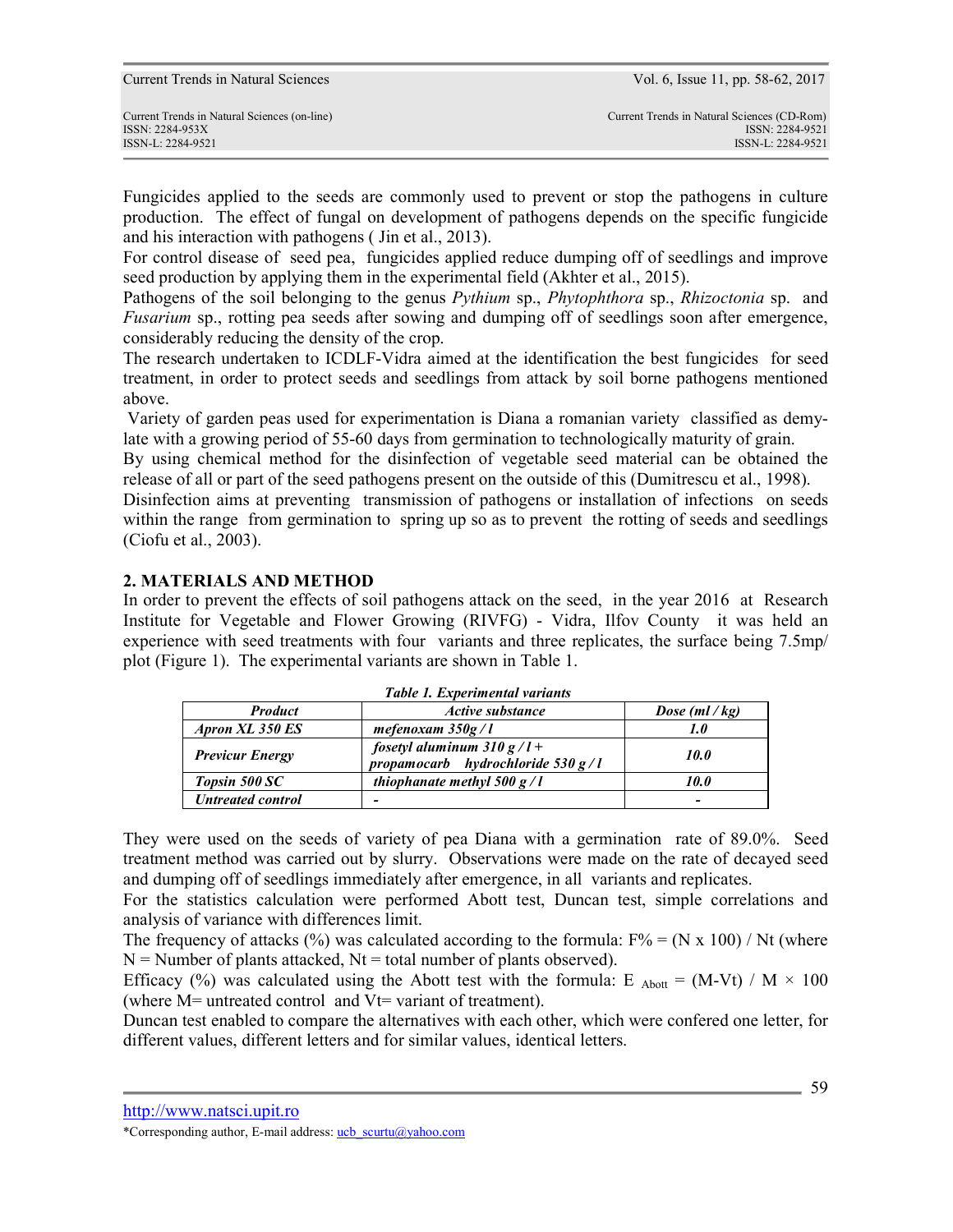Current Trends in Natural Sciences Vol. 6, Issue 11, pp. 58-62, 2017

ISSN: 2284-953XISSN: 2284-9521

Current Trends in Natural Sciences (CD-Rom)<br>ISSN: 2284-9521 ISSN-L: 2284-9521 ISSN-L: 2284-9521

 Experience was established on 01.07.2016. In July they were met manifestation conditions for *Phytophthora* sp., *Rhizoctonia* spp. and *Fusarium* sp. (Table 2).

| Month            | t"C max | "C min | U% max | $U\%$ min | t <sup>o</sup> C soil at 8 | $t^{\prime\prime}$ C soil at 12 |
|------------------|---------|--------|--------|-----------|----------------------------|---------------------------------|
|                  |         |        |        |           | hour am                    | houram                          |
| July             | 31.0    | 17,0   | 78,4   | 48,2      | 23.5                       | 25,8                            |
| <b>August</b>    | 30,6    | 17,5   | 77,2   | 49,5      | 22,2                       | 24,0                            |
| <b>September</b> | 28.4    | 15,2   | 77,5   | 50,6      | 19,7                       | 21,8                            |



*Figure 1. The overall look of experience* 



*Figure 2. Variant 1: Apron XL 350 ES dose 1 ml / kg seed* 



*Figure 3. Variant 2: Previcur Energy, dose 10 ml / kg seed* 

http://www.natsci.upit.ro \*Corresponding author, E-mail address: ucb\_scurtu@yahoo.com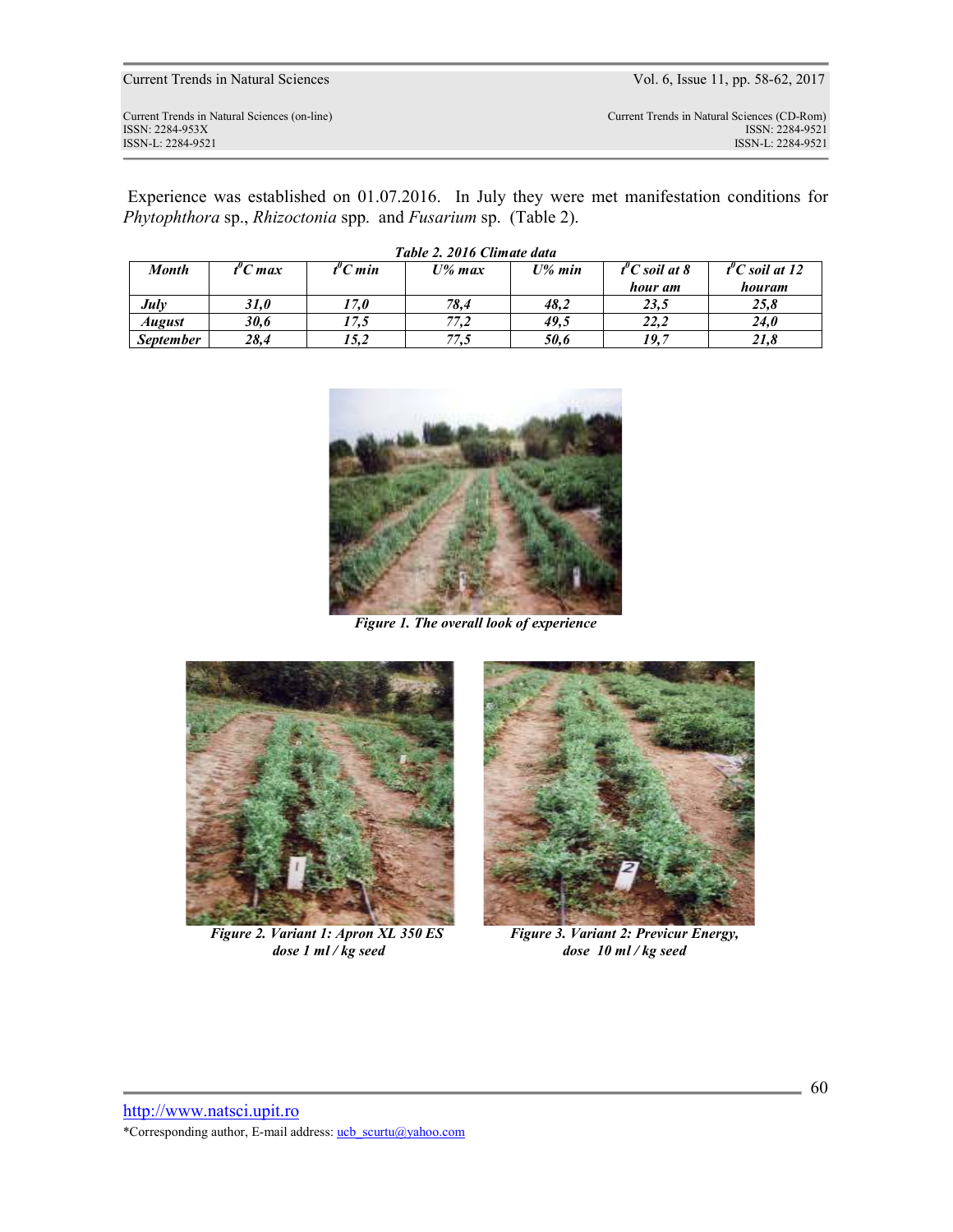#### Current Trends in Natural Sciences Vol. 6, Issue 11, pp. 58-62, 2017

Current Trends in Natural Sciences (on-line) Current Trends in Natural Sciences (CD-Rom) ISSN: 2284-953XISSN: 2284-9521 ISSN-L: 2284-9521 ISSN-L: 2284-9521



*Figure 4. Variant 3: Topsin 500 SC, dose 10 ml / kg seed* 



*Figure 5. Variant 4: Untreated check* 

# **3. RESULTS AND DISCUSSIONS**

The product Apron XL 350 ES in a dose of 1 ml / kg of seed, ensure the best protection against attack of soil pathogen *Pythium* sp. and *Phytophthora* sp., on the seeds of peas; its efficacy was 81.6% (first place).

Previcur Energy was located the second, at a dose of 10 ml / kg of seed, with an efficiency of 71.1%. Previcur Energy has preventive action inhibiting spore germination and mycelium development.

The product Topsin 500 SC in a dose of 10 ml / kg of seed, which has the only action against spectrum of pathogens *Rhizoctonia* sp. and *Fusarium* sp. it had a poor efficiency. This demonstrates that seed rot and dumping off of seedlings soon after emergence, was due primarily of pathogens belonging to the genus *Pythium* and *Phytophthora* (Table 3).

| <b>Variant</b>     | Nr. seeds used | Corrected   | Nr. emerged      | The frequency | <i>Efficacy</i> $(\%)$ |
|--------------------|----------------|-------------|------------------|---------------|------------------------|
|                    | variant        | germination | plants / variant | of attacks    |                        |
|                    |                | (89%)       |                  | (%)           |                        |
| 1.Apron XL 350 ES  | <i>2100</i>    | 1869        | 1592             | 14.9c         | 81.6                   |
| 2. Previcur Energy | 2100           | 1869        | 1432             | 23.4c         | 71.1                   |
| 3. Topsin $500$ SC | <i>2100</i>    | 1869        | 683              | 63.4b         | 21.7                   |
| 4. Untreated check | 2100           | 1869        | 356              | 81.0 a        | $\overline{a}$         |

*Table 3. The protector effect of fungicides used for treating seed, against attack by soil borne pathogens* 

Using variance analysis method there were established limit differences and their significance as follows:

- Variant 1 Apron XL 350 ES 1 ml / kg seed, a rate of attack of 14.9%, is very significant negative;

- Variant 2 Previcur Energy, 10 ml / kg seed, a rate of attack of 23.4%, is very significant negative;

 - Variant 3 Topsin 500 SC 10 ml / kg seed, a rate of attack of 63.4%, is very significant negative (Table 4), (Figure 2- 5).

http://www.natsci.upit.ro

<sup>\*</sup>Corresponding author, E-mail address: ucb\_scurtu@yahoo.com